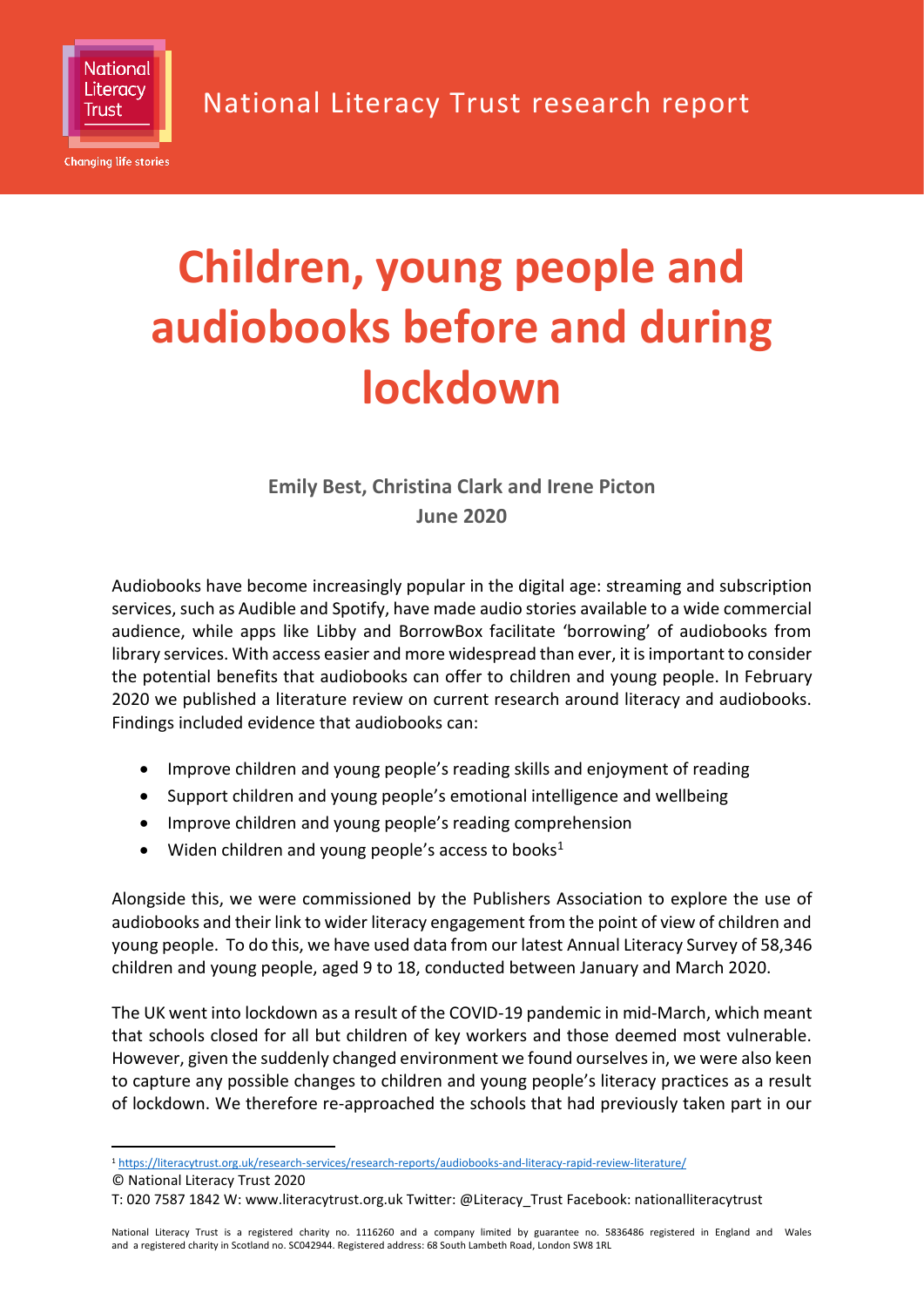research to see whether they would be interested to survey their pupils while they were largely staying home. 4,141 pupils aged 8 to 18 from 51 schools took part in an online survey between May and early June 2020.

## This report shows:

## Wider engagement with audiobooks during lockdown

- At the beginning of 2020, 1 in 6 (16.3%) children and young people aged 9 to 18 said that they listen to audiobooks.
- During lockdown, nearly 1 in 4 (23.4%) children and young people said that they have listened to audiobooks more than before lockdown.
- Children and young people cite various reasons for their greater engagement with audiobooks, including having more time, being able to access audiobooks more easily than other book formats and being able to access wider content.

## Impact on reading and writing behaviours

- Listening to audiobooks has also changed the wider literacy engagement of a sizeable percentage of children and young people: 1 in 2 (52.9%) children and young people say that listening to audiobooks has increased their interest in reading, and 2 in 5 (42.6%) say that it has made them more interested in writing.
- Those who listen to audiobooks are also more likely to say that they enjoy reading and writing than those who don't listen to audiobooks. Similarly, more of those who listen to audiobooks say that they read daily in their free time compared with their peers who don't listen to audiobooks (40.2% vs. 27.0%).
- Audiobooks stimulate the imagination: 7 out of 10 (70.8%) of the children and young people who listen to audiobooks said that they use their imagination more than when they watch videos.

## Listening to audiobooks supports children and young people's mental wellbeing

- 1 in 3 (31.8%) of children and young people said that listening to audiobooks made them feel better during lockdown.
- This is also highlighted in their comments, which indicate that hearing stories provides a welcome distraction from current events that may otherwise cause anxiety.

## Audiobooks, boys and teenagers

- While fewer boys than girls reported listening to audiobooks in January, more boys than girls said that they had listened to audiobooks more during lockdown (25.0% vs. 22.4%).
- As our research reports on reading and writing will show, listening is the only format in which boys report higher levels of engagement and enjoyment during lockdown compared with girls.
- At the beginning of 2020 there was a sharp decline in audiobook listening as children got older. However, nearly 1 in 4 (around 24%) children and young people in each age group said that they listened to audiobooks more when asked during lockdown.

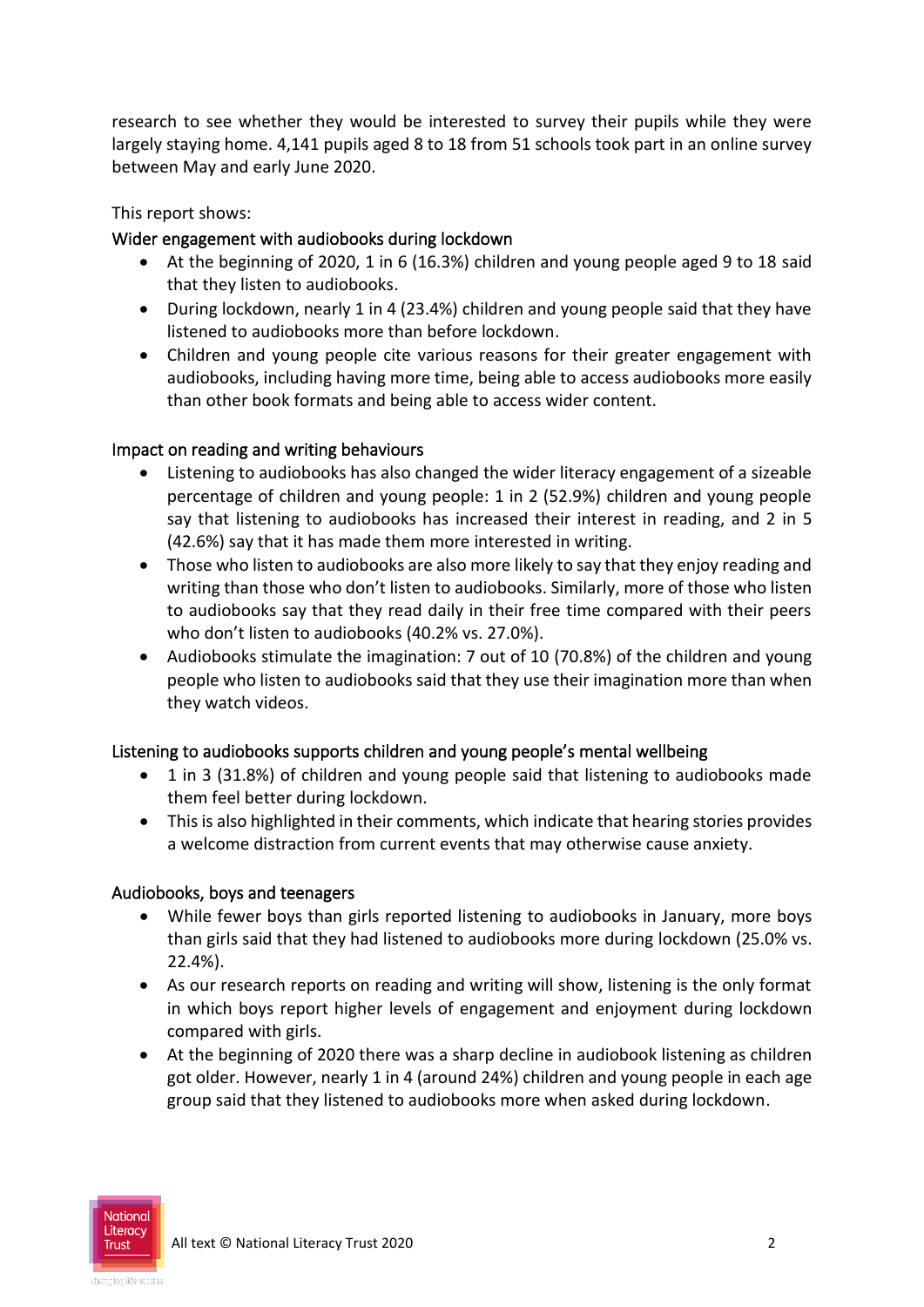## **Listening behaviours before and during lockdown**

We first asked about audiobooks in our Annual Literacy Survey conducted in early 2020. We simply asked children and young people whether they listen to audiobooks in their free time<sup>2</sup>, with 1 in 6 (16.3%) children and young people telling us that they do so.

With children and young people largely staying at home during lockdown, we wanted to know whether they listened to audiobooks more than they had done before. As can be seen in Figure 1, nearly 1 in 4 children and young people said that they listened to audiobooks more during lockdown than before. Around 1 in 4 listened to audiobooks as much as they had done before, and 2 in 5 said that they hadn't listened to audiobooks before and were still not doing so.

## **Figure 1: Engagement with audiobooks during lockdown compared with before**



*Source: 4,141 children and young people aged 8 to 18*

However, for many children and young people lockdown has been a time to (re)discover audiobooks:

"I used to not listen to audiobooks but now I have finished listening to the first Harry Potter book and now I am trying to get Audible so I can listen to the other books."

"I have…never listened to [audiobooks] before but I'm really liking them now."

"I usually don't listen to audiobooks but now I have got so much time I have [listened] to 4 this month!"

When asked why they are listening more than before, many children attributed access as a key factor, particularly where they don't have access to physical books either at home or via a public or school library. Some have used commercial services such as Audible for this, while others are using the services available through their local library service:

<sup>&</sup>lt;sup>2</sup> The other response options were: "Yes, I listen to podcasts", "Yes, I listen to both audiobooks and podcasts", "Neither"

![](_page_2_Picture_12.jpeg)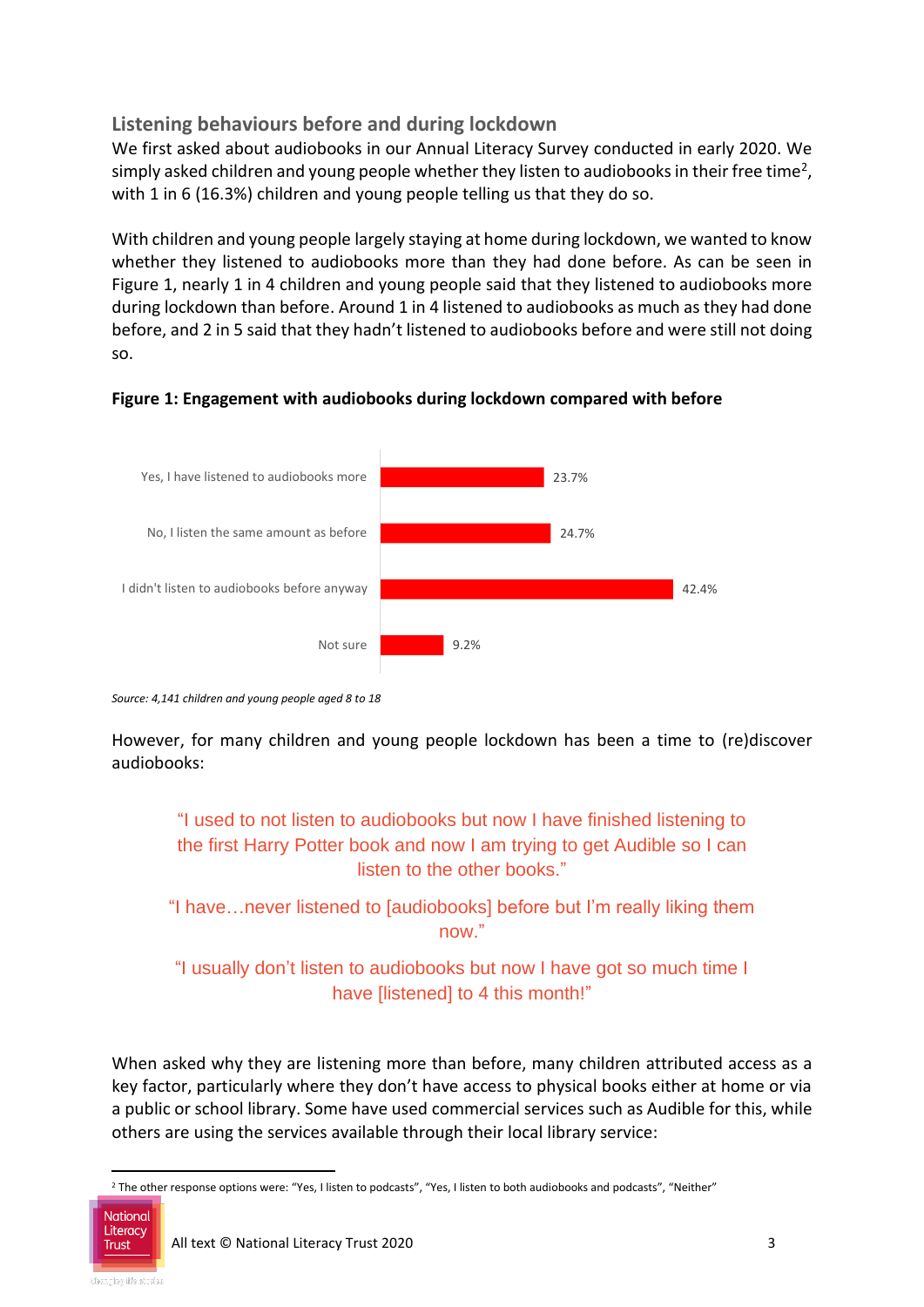"I found a lot of audiobooks on a library app that I downloaded at the end of March. I really enjoy audiobooks because I can listen to stories whilst doing other things, often painting or walking."

"I never used to listen to audiobooks but I had finished all of my library books … so I signed up at the library online for a library card and started borrowing audiobooks."

"This is because I just downloaded the app called Audible and in my free time I just close my eyes and listen to them."

Other pupils, meanwhile, have accessed them via teacher recommendations:

"I did not even know that you could listen to free audiobooks and podcasts before my teacher recommended it for the whole class."

"In school we never really listened to audiobooks but sometimes in my English lessons online sometimes our teacher put one on there for us to listen to because she can't read it herself to us all because we have to stay at home."

**Why do children and young people listen to audiobooks more?** For those children and young people who said that they listened to audiobooks more during lockdown, the reason for this was most often having extra time to listen to them, and to help them relax (see Figure 2).

## **Figure 2: If you enjoy reading, writing and listening more or less than you did before the end of March, can you tell us why?**

![](_page_3_Figure_8.jpeg)

Comments suggest that they have more time, or want to pass the time. It is encouraging to see that they are choosing actively to spend this extra free time listening to stories.

![](_page_3_Picture_10.jpeg)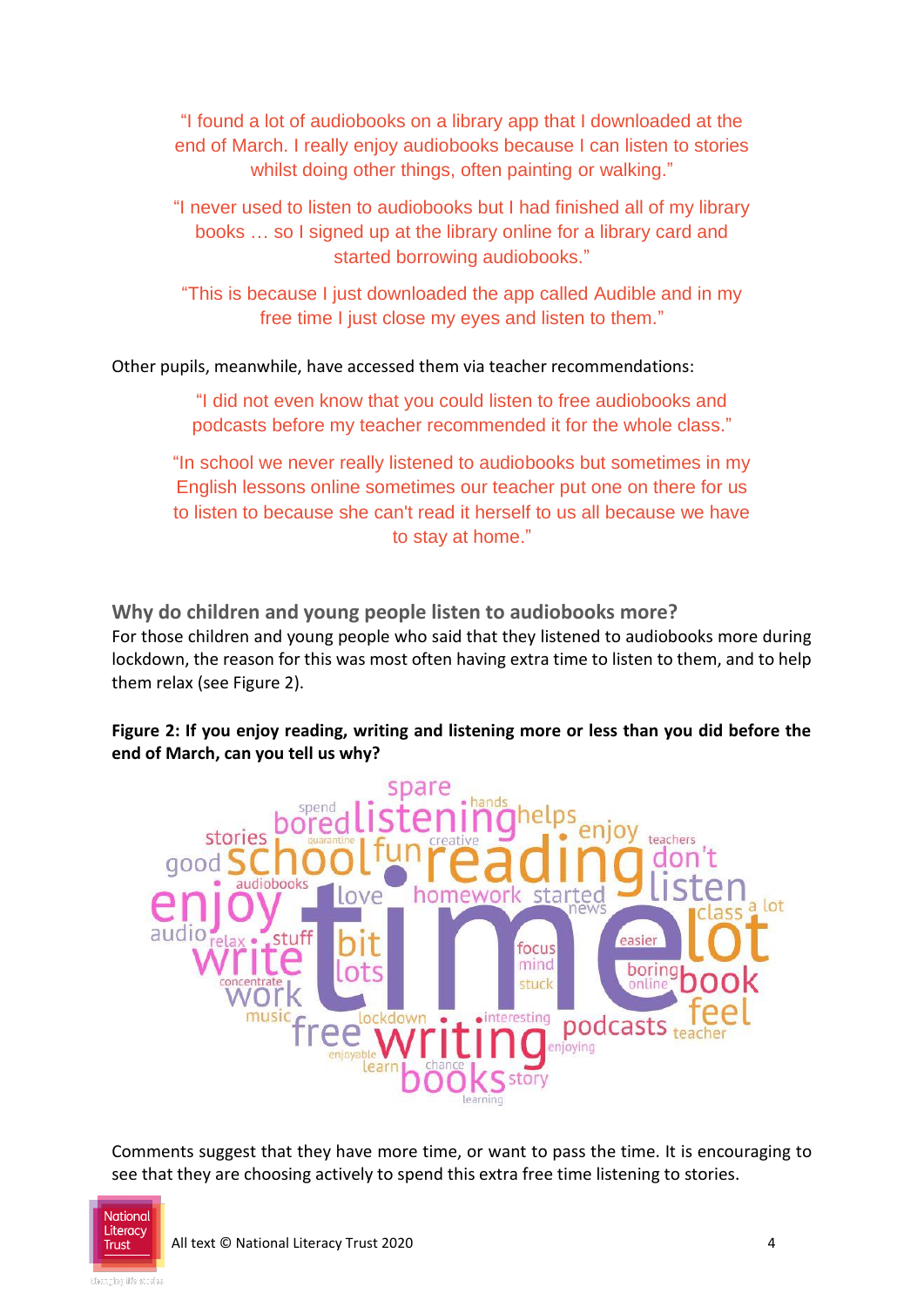"I have more time to do so, therefore i can listen to more."

"More time to listen (we used to just listen to them on journeys in the car)."

"Because our teacher used to read books to us, but now – seeing as she doesn't – I would still like stories read to me because I rather enjoyed it."

"I have more time on my hands and I am enjoying them, so I listen more often."

"Because before the outbreak I didn't have the time but now I have lots of time so I just [listen] to audiobooks."

Indeed, with this free time taking place outside school, children also reported more freedom to choose their own content and format:

"I think its [sic] probably because, now during my free time I can use technology, as during my breaks from school work I have the opportunity to listen to it."

"I can listen to things I want to listen to and in my own time unlike at school if I had something that we listened to as a class I can't choose what it is or how fast to listen. I enjoy listening to things a lot more now and I can also listen while I do my work which helps me concentrate."

**Benefits of listening to audiobooks**

Children and young people who listen to audiobooks shared many benefits of doing so. These benefits range from the act of listening itself alongside reading, or as an alternative for young people who either struggle with reading or lack access to physical books, to the enjoyment and learning that can be gained from listening to both fiction and non-fiction audiobooks.

## Impact on reading and writing behaviours

The perceived literacy benefits that children report are particularly interesting. As can be seen in Figure 3, listening to audiobooks has got 1 in 2 children and young people interested in reading, and 2 in 5 interested in writing. In detail, of those who said they listened to audiobooks, 7 in 10 said that listening to audiobooks makes it easier to understand the content of a book, suggesting that there is potential to use audiobooks to help engage more children and young people in stories, as has been suggested in our 2020 review.

Further, a similar percentage agree that they use their imagination more when they listen to stories rather than watch videos. This supports evidence from UCL research that audiobooks

![](_page_4_Picture_13.jpeg)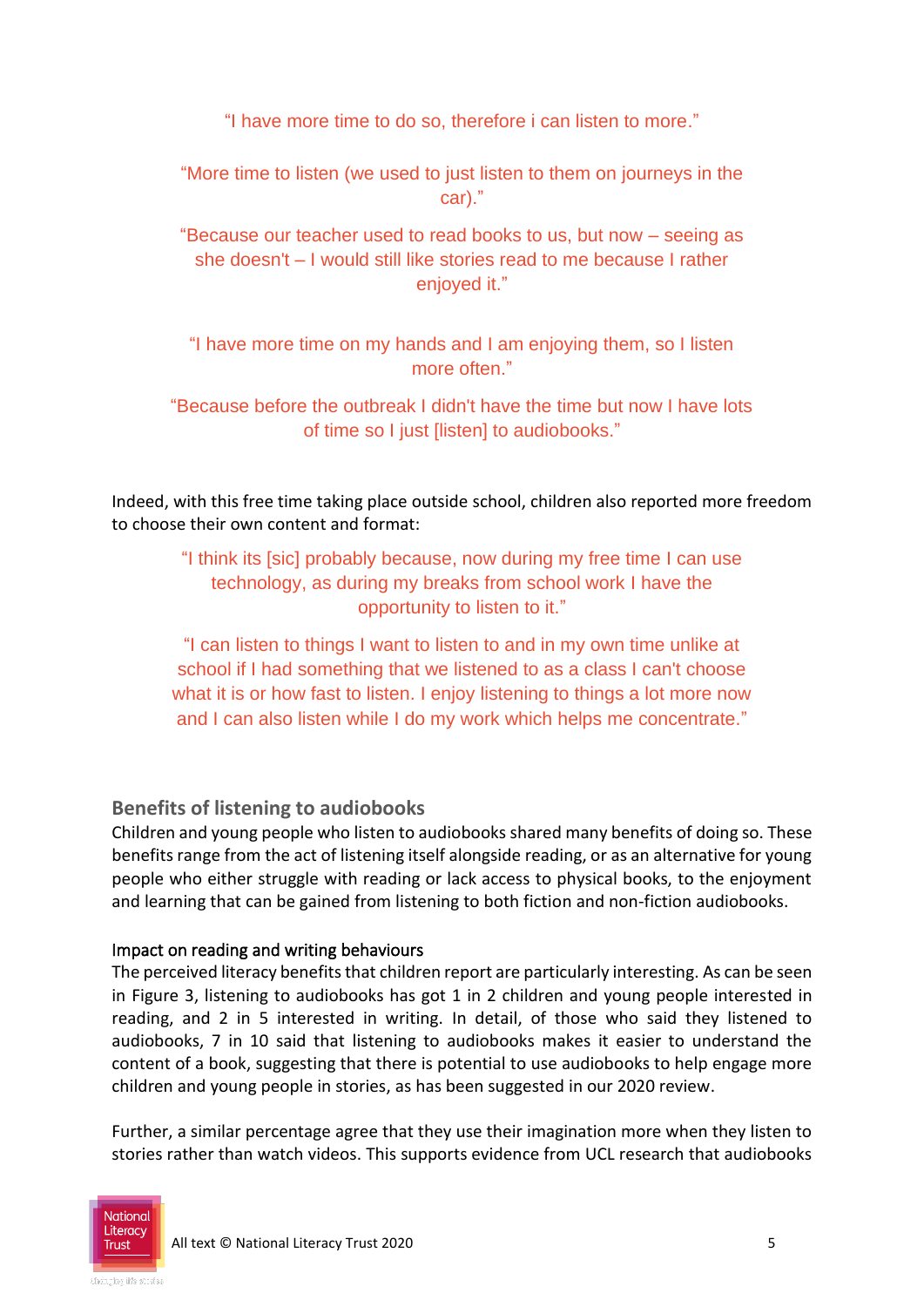can engage listeners in a story more than a film version of the same book.<sup>3</sup> This reinforces the potential of audiobooks to build reading engagement, but also there is evidence to suggest that imagination itself can have wider benefits including heightened empathy and a positive impact on aspirations.<sup>4</sup>

## **Figure 3: Perceived benefits of audiobooks**

![](_page_5_Figure_2.jpeg)

*Source: 58,346 children and young people aged 9 to 18*

Indeed, when we look at those who say that they listen to audiobooks and compare them to those who don't, we can see in Figure 4 that those who listen to audiobooks are also more likely to say that they enjoy reading and writing than those who don't listen to audiobooks. Similarly, more of those who listen to audiobooks say that they read daily in their free time compared with their peers who don't listen to audiobooks, but there is no difference in whether they write daily in their free time.

## **Figure 4: Reading and writing enjoyment, daily reading and writing by whether or not children and young people listen to audiobooks**

![](_page_5_Figure_6.jpeg)

*Source: 58,346 children and young people aged 9 to 18*

#### Other benefits of listening to audiobooks

In addition, some children and young people have reported that they find audiobooks easier to concentrate on and/or understand, meaning that those with poor decoding skills or low inclination towards physical reading are not excluded from the experience of sharing stories:

<sup>3</sup> 28 Daniel C. Richardson et al., *Measuring Narrative Engagement: The Heart Tells the Story*, preprint (Neuroscience, June 20, 2018) <sup>4</sup> https://www.huffingtonpost.co.uk/entry/benefits-of-imagination\_n\_5508760

![](_page_5_Picture_11.jpeg)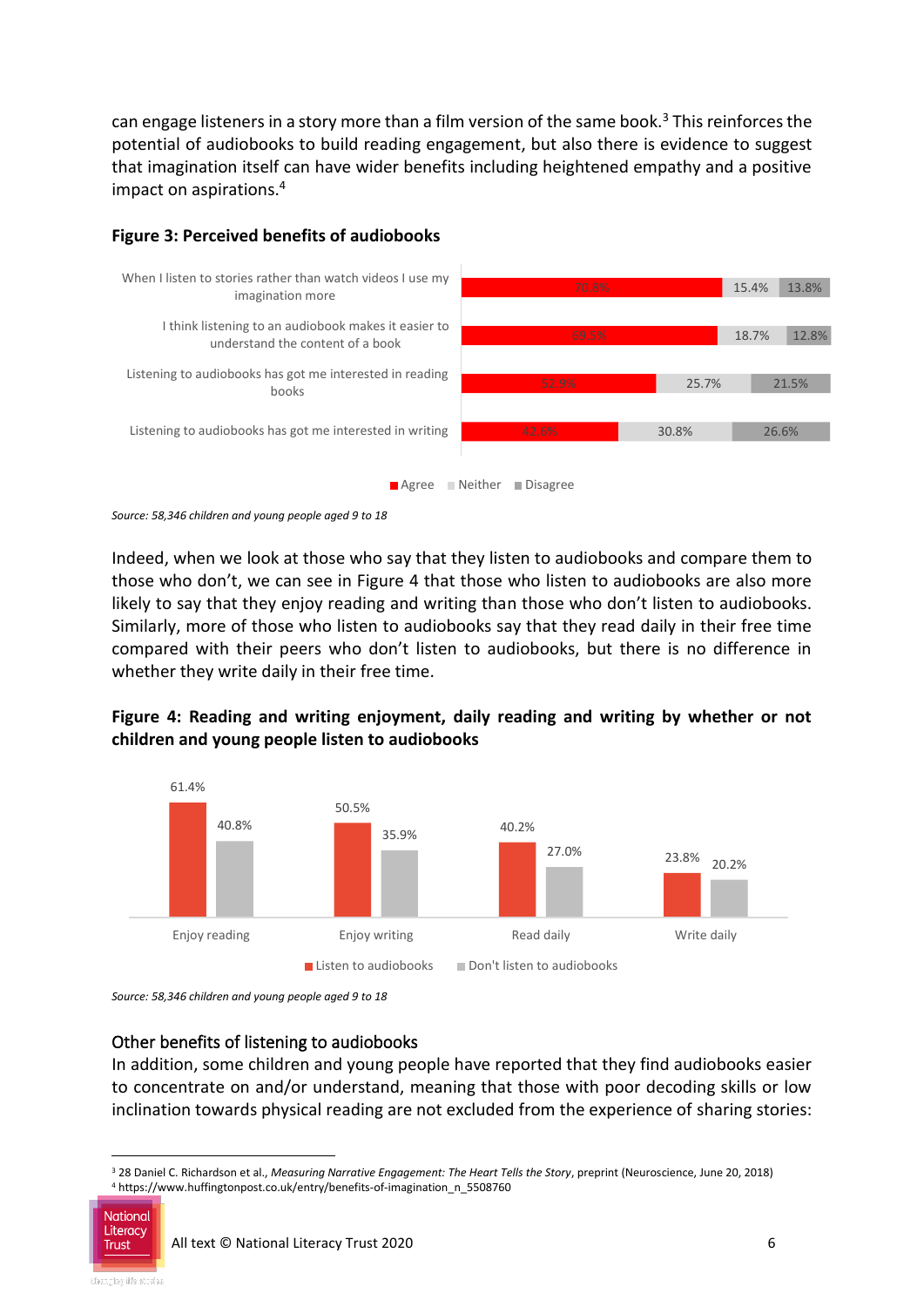"I like reading more because I feel like I have the time. I like listening more because I take in the story easier."

"I prefer listening because I can concentrate more on what it is saying but when it is reading I get distracted sometimes."

"The change of the situation has messed with my emotions. Reading now can be overwhelming to me. I resort to journaling to manage and track my mood and creating my own universe through writing helps me cope. You could call it escapism in a way. Listening to podcasts has helped with my feeling anxious and gives me a focus point."

A few children and young people also commented on the ability to listen to an audiobook and being able to read alongside it, such as this one:

> "[I listen to] a wide variety of books but I follow on the book with my own copy."

Listening to audiobooks helped some children and young people concentrate on doing their work:

> "I have more time to do so and it helps me concentrate better on my work."

## "I can listen to something I choose and in my own time. I can listen while I do my work and this helps me concentrate."

It's particularly striking to see an awareness among some children and young people of listening as an activity to do alongside other activities, not just school work, which resonates with what many adults seem to think about audiobooks as a corollary with other things.<sup>5</sup>

> "I listen to audiobooks and music when I'm doing chores mostly because it makes it less boring."

"[I u]sually listen during other static tasks, instead of before only when free to do so eg. exercise"

Conversely, some children and young people reported that they cannot concentrate on listening, or become easily distracted:

"I enjoy reading, writing and listening less [than before] because I am finding it difficult to focus on it at home."

"I like reading more rather than listening to it because when I read something I can easily remember it but when I listen to it I usually forget."

<sup>&</sup>lt;sup>5</sup> See, for example[, https://bookriot.com/2018/05/02/things-to-do-while-listening-to-audiobooks/](https://bookriot.com/2018/05/02/things-to-do-while-listening-to-audiobooks/)

![](_page_6_Picture_15.jpeg)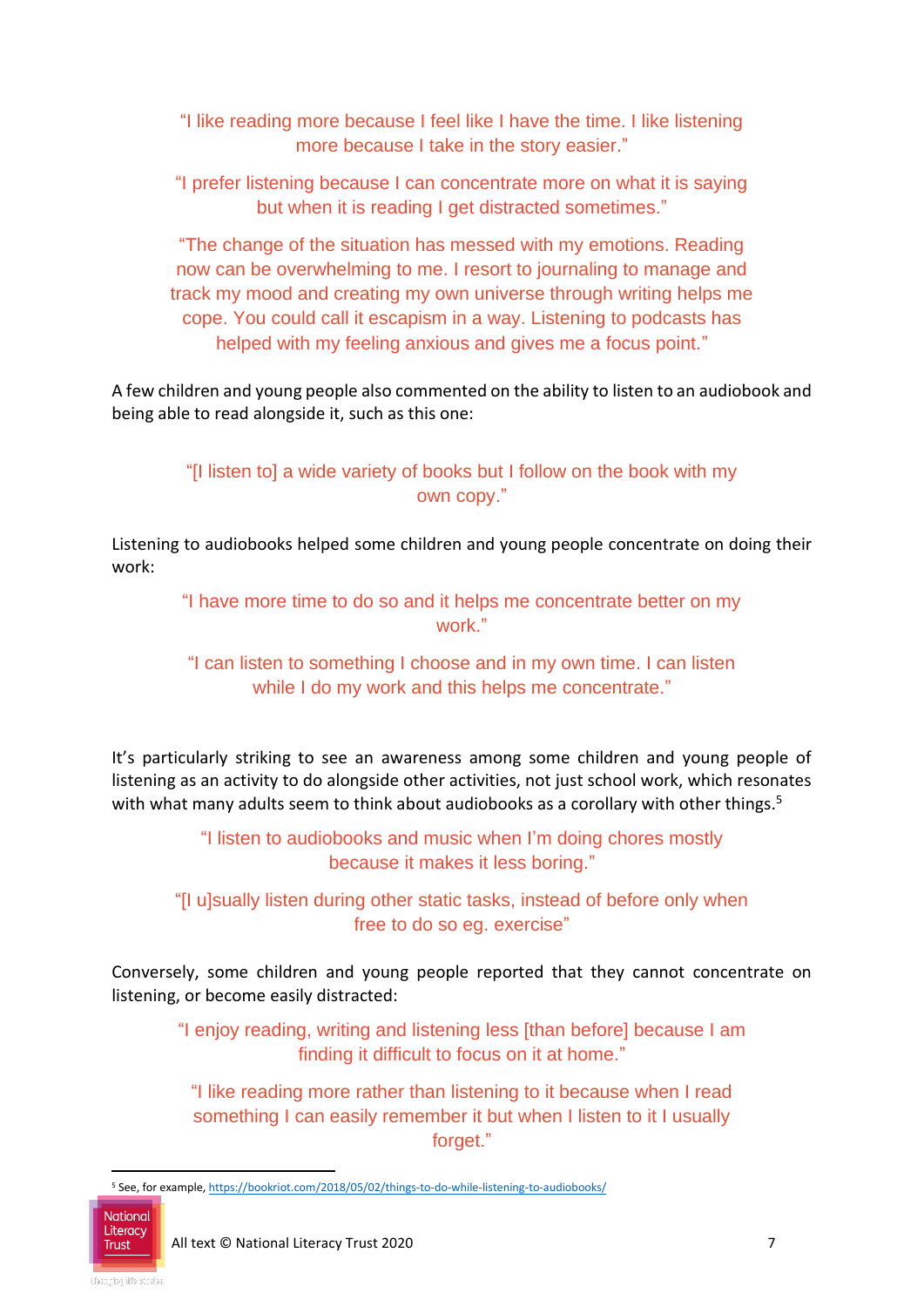## Audiobooks beyond stories

In addition to the act of listening/hearing stories there are also reports that audiobooks can help children build their skills and knowledge, which might be a useful a way of encouraging reading around a subject:

"Some of them are really amusing and there are different topics"

## "I listen to more scientific research because I love science and I have more time now."

Also, we know from our research that skills traditionally associated with physical reading can also be built from listening.<sup>6</sup> Some comments support this:

"[I] think it is a good way to chill and see what others are up to during this crisis, I also learn some new words."

"I do more listening and by listening I learn a few more words."

'I'm trying to listen and read more non-fiction so I can learn because we're not going to school."

"[Listening to audio] feels productive, as well as being educational and interesting."

## **Audiobooks support mental wellbeing**

Studies on the impact of lockdown are showing an increased risk of loneliness amongst children and young people, which in turn impacts on mental wellbeing.<sup>7</sup> Wellbeing and companionship are often associated with storytelling<sup>8</sup>, and nearly 1 in 3 (31.8%) of children and young people said that listening to audiobooks made them feel better during lockdown.

Indeed, children and young people highlighted the benefits of audiobooks as a form of relaxation in their comments. Some describe this in a general sense:

"Music/ podcast/ audiobooks are interesting to listen to and they make you relaxed."

"[J]ust because I find it relaxing to listen to after having to do all this work"

Where others, perhaps returning to the notion of being told a 'bedtime story' discussed earlier, value this form of relaxation to help them sleep:

> "I found out more about [audiobooks] in March and I listen to them every night to help with sleep."

<sup>6</sup> Best, 2020

<sup>7</sup> <https://www.theweek.in/news/health/2020/06/01/childrens-loneliness-in-lockdown-could-lead-to-mental-health-pandemic.html> <sup>8</sup> See, for example, <https://medium.com/swlh/the-science-of-storytelling-why-we-love-stories-fceb3464d4c3> and <https://www.psychologytoday.com/us/blog/worry-and-panic/201804/how-can-audio-books-boost-mental-health-were-all-ears>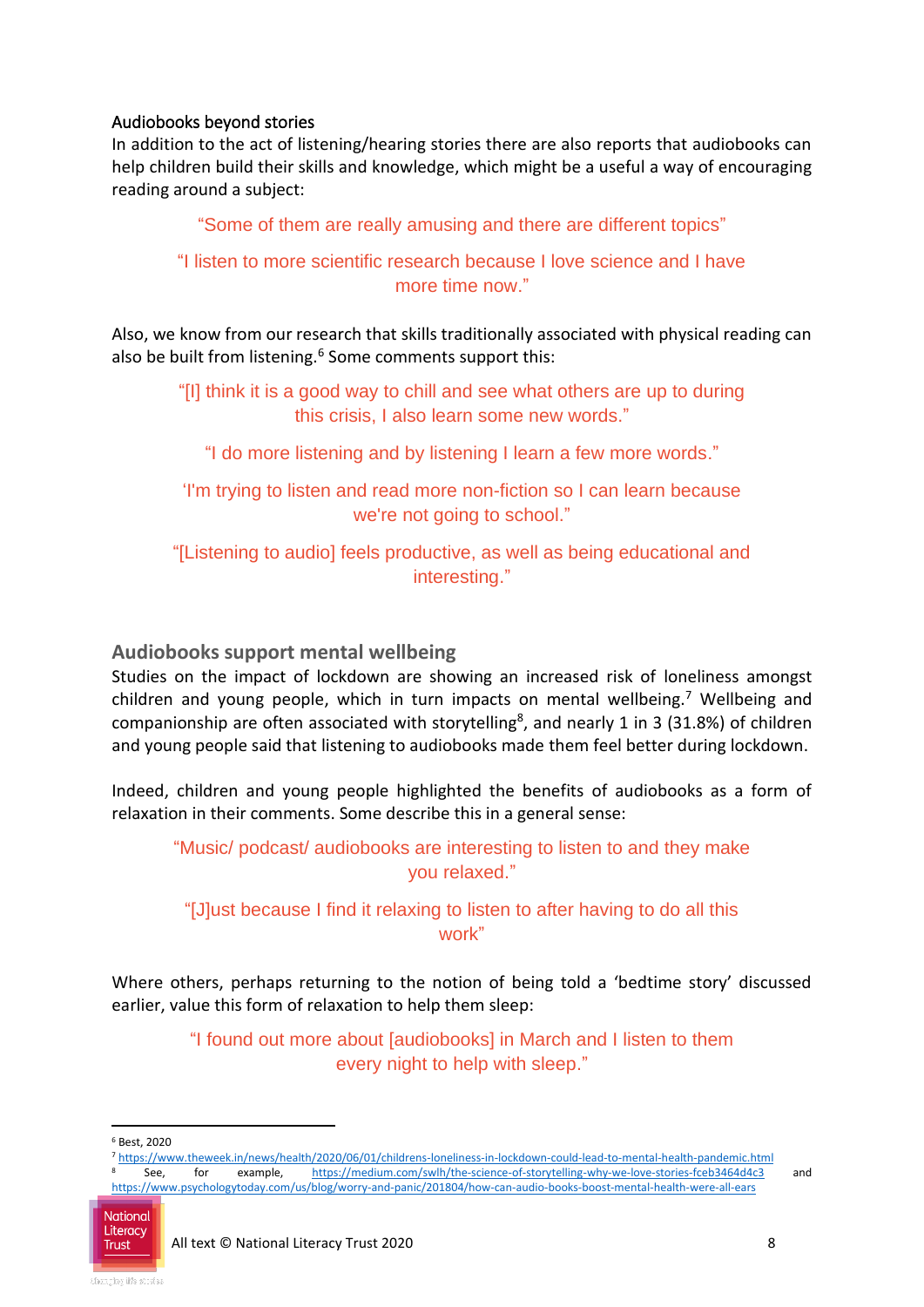## "I […] enjoy listening to audiobooks to help get me to sleep in the evening."

In addition, many seem to find – perhaps like reading – that hearing stories provides a welcome distraction from current events that may otherwise cause anxiety:

"I do not have many things to do and listening to audiobooks is a nice way to relax and escape from things that are going on around me."

"I enjoy listening to Audible and reading more because it relaxes me and takes me out of [what's] going on for at least half an hour. It also calms me down if I am [too] giddy or anything like that."

In particular, some of the comments suggest that children and young people feel positively towards, and perhaps comforted by, the experience of being 'told' a story and hearing different voices:

"I like listening more as now it is just nice to hear someone else speak not just me."

"Because our teacher used to read books to us, but now – seeing as she doesn't – I would still like stories read to me because I rather enjoyed it."

"Because it's nice to listen to someone reading it rather than reading it [myself]. It's like your father/mother reading you a story as a little kid."

This sense of companionship also extends to shared listening. Indeed, 12% of children and young people said that they had listened to audiobooks with their family or friends during lockdown. Our previous report on audiobooks also highlighted that they can be a great way of sharing stories as a family.<sup>9</sup> which is evidenced in some of these comments:

"I listen and write more now as I have more time and because me and my family are listening to the book *Animal Farm* together as a family, which means we can also spend time together in more creative ways whereas before we would just watch a movie because we were all too tired to do anything else."

"I like listening to audiobooks sometimes because we have to do a lot of reading and sometimes whilst I'm doing other work I like to listen to stories. We have also been provided audiobook websites that me and my brother like to listen to together."

Conversely, where isolation can lead to familial pressure, audiobooks can provide children and young people with a 'break':

<sup>9</sup> Best, E. (2020). Audiobooks and Literacy. London: National Literacy Trust.

![](_page_8_Picture_13.jpeg)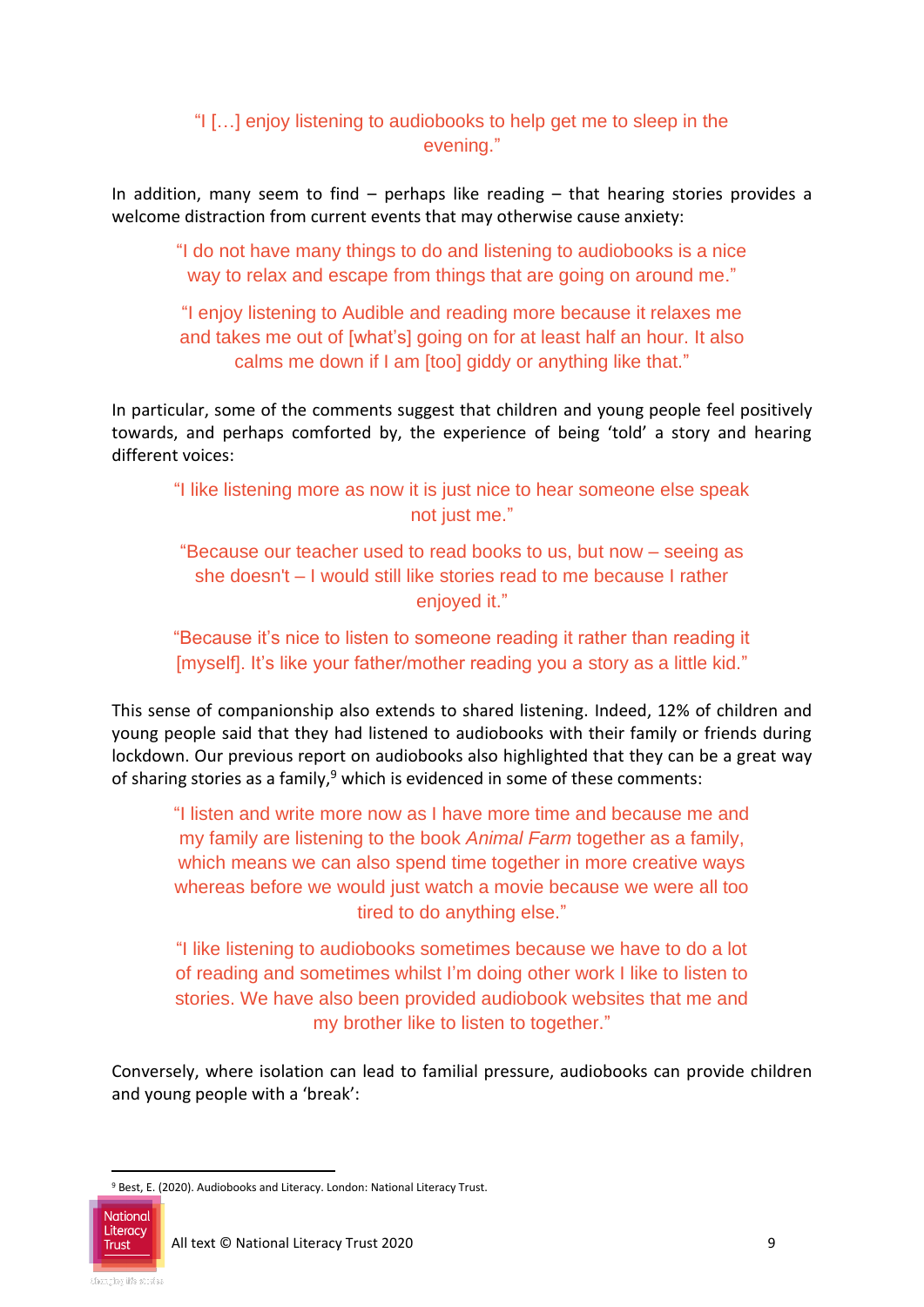"I need to hear other people's voices, but not members of my family, because I'm fed up with my family."

"[I] need more time to get away from the family sometimes, it gets hard and you need a break to just block them out."

**Audiobooks as a way to engage boys?**

So far we have explored the role of audiobooks more broadly but are there certain groups of children and young people who show greater or lesser engagement with audiobooks?

Slightly more girls than boys listened to audiobooks at the beginning of 2020 (see Figure 5), with 1 in 7 boys saying that they listened to audiobooks at the beginning of the year compared with nearly 1 in 5 girls.

## **Figure 5: Percentage of children and young people who listened to audiobooks in early 2020 by gender**

![](_page_9_Figure_6.jpeg)

*Source: 58,346 children and young people aged 9 to 18*

However, slightly more boys than girls said that they have listened more to audiobooks during lockdown than they had done before (see Figure 6).

## **Figure 6: Percentage of children and young people who listened to audiobooks more during lockdown by gender**

![](_page_9_Figure_10.jpeg)

![](_page_9_Figure_11.jpeg)

We also asked boys and girls in a general question whether they enjoy listening more during lockdown and listen more often than they had done before. As shown in Figure 7, slightly more boys than girls say that they enjoy listening more and listen more often than before

![](_page_9_Picture_13.jpeg)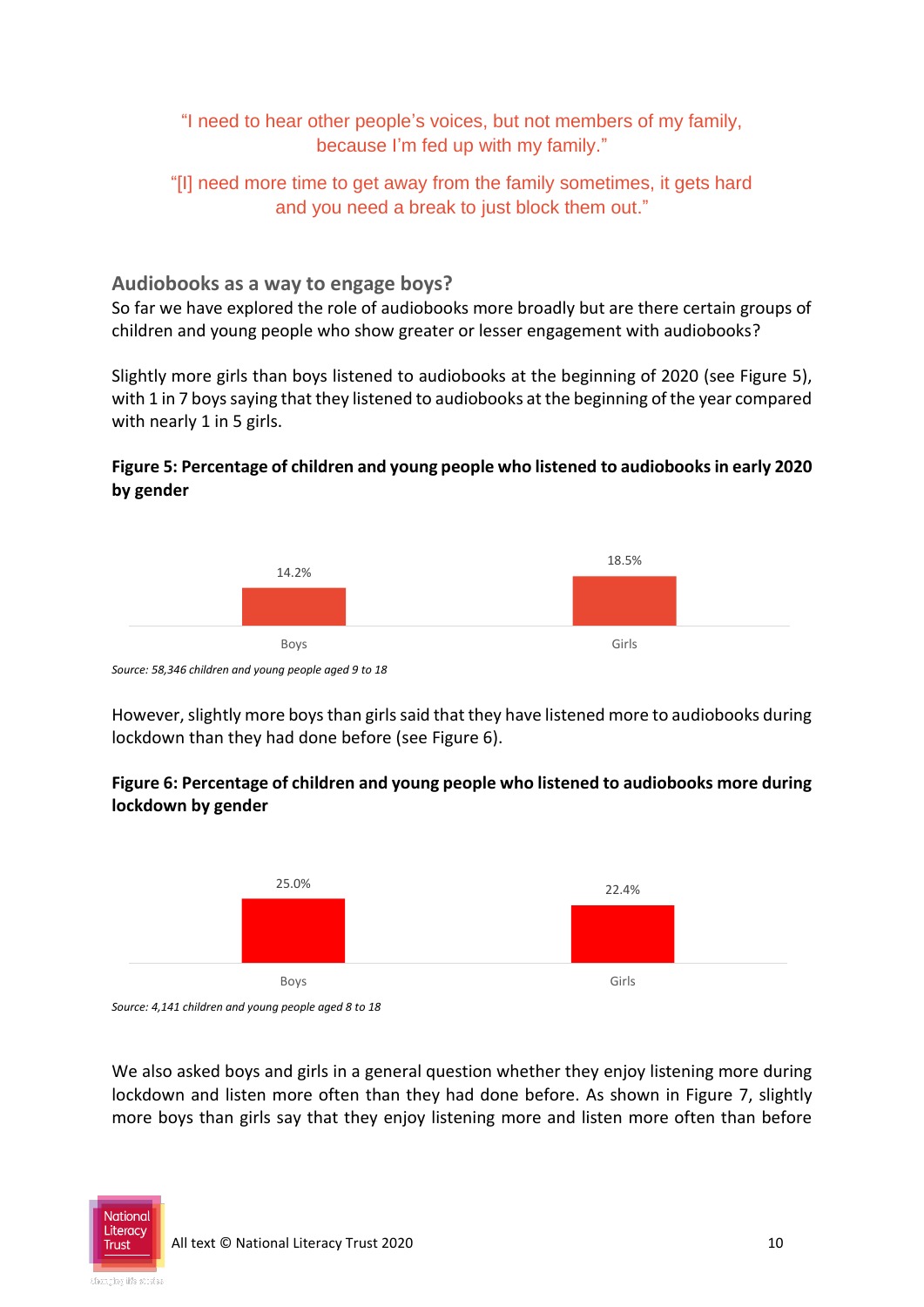lockdown. Interestingly, this is different to what we see for reading and writing, where more girls than boys say that they enjoy it more and do it more often than before<sup>10</sup>.

![](_page_10_Figure_1.jpeg)

## **Figure 7: Greater listening enjoyment and greater listening frequency during lockdown by gender**

*Source: 4,141 children and young people aged 8 to 18*

Broadly, boys and girls who listen to audiobooks have similar perceptions about their benefits (see Figure 8). A slightly larger number of girls than boys said that listening to audiobooks stimulates their imagination and has got them interested in reading, while slightly more boys than girls said that listening to audiobooks makes it easier for them to understand the content of a book. Slightly more boys than girls also said that listening to stories makes them feel better.

#### **Figure 8: Benefits of listening to audiobooks by gender**

![](_page_10_Figure_6.jpeg)

*Source: 58,346 children and young people aged 9 to 18*

<sup>&</sup>lt;sup>10</sup> The reading and writing reports will be published in early summer 2020

![](_page_10_Picture_9.jpeg)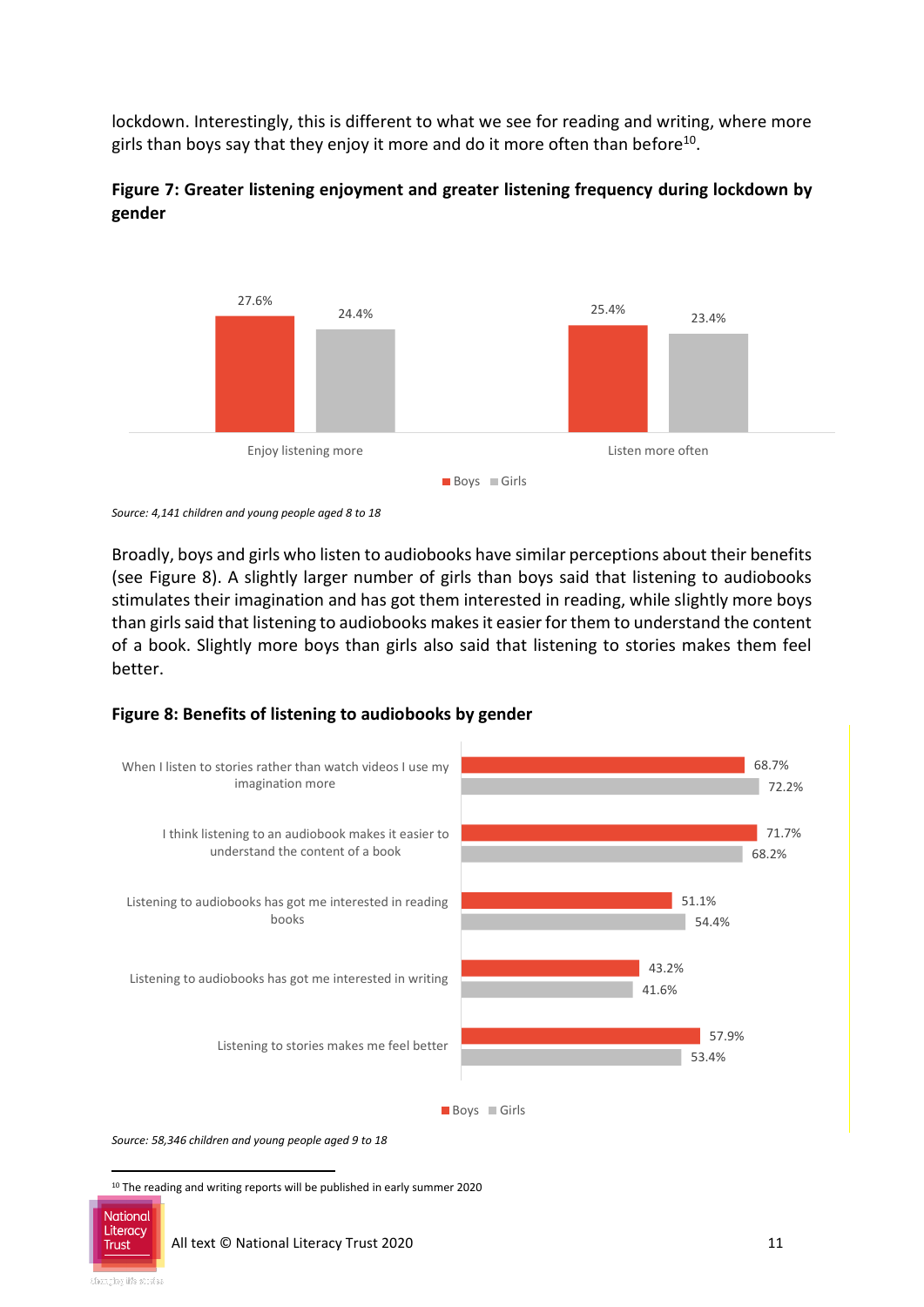Our literature review on audiobooks and literacy<sup>11</sup> showed that audiobooks can be popular with boys because of their presentation on a digital or electronic device, giving them a 'cool' factor:

"In my Guys Read work, I've met all kinds of boys who are crazy for audiobooks. I think it's partially because audiobooks appeal to a lot of guys' love for messing around with any kind of technology. … Guys also think they are getting away with something by listening instead of reading. We don't have to tell them that they are learning vocabulary, story structure, sentence composition and a dozen other literacy skills." 12

We know that technology can increase engagement with reading in a variety of formats including ebooks, particularly amongst the most disengaged boys.<sup>13</sup> We also know that smartphones are a common way for children and young people to access audiobooks: 63% of children and young people reported listening to audiobooks on smartphones at the beginning of 2020, compared to the next nearest method of smart speakers such as Alexa or Siri at just over 40%.

The availability of smartphones compared with other devices is important; a report by the Institute for Public Policy Research highlighted the concern that many families will not have access to a range of devices during lockdown, citing Ofcom's figure that while exact statistics for under 16s are not available, 36% of 16 to 24-year-olds live in a mobile-only household.<sup>14</sup> Meanwhile, Ofcom reported in 2019 that half of all 10-year-olds own a smartphone, rising to almost all 15-year-olds, as opposed to 27% of 5 to 15-year-olds having access to a smart speaker.<sup>15</sup>

Not only does this context help account for children and young people's (and boys' in particular) increased usage and enjoyment of audiobooks, it also suggests that there is a captive audience for audiobooks as a way of engaging boys in stories, particularly where they do not have access to books or other devices.

## **…. And teenagers?**

Those aged 11 and older are typically the age groups that are more disengaged with reading and writing than their younger peers. For example, at the beginning of 2020 we found that more pupils aged 8 to 11 said that they enjoy reading and writing, with reading and writing enjoyment levels declining between ages 11 to 16, before risingagain.

When we asked about audiobooks at the beginning of the year we found that listening to audiobooks also decreases with age, with five times as many children aged 9 to 11 listening to audiobooks than those aged 16 to 18 (see Figure 9).

<sup>15</sup> https://www.ofcom.org.uk/\_\_data/assets/pdf\_file/0023/190616/children-media-use-attitudes-2019-report.pdf

![](_page_11_Picture_13.jpeg)

<sup>11</sup> <https://literacytrust.org.uk/research-services/research-reports/audiobooks-and-literacy-rapid-review-literature/>

<sup>12</sup> Jon Scieska quoted in Sharon Grover and Lizette D. Hannegan, *Listening to Learn: Audiobooks Supporting Literacy* (Chicago: American Library Association, 2012), p. 12

<sup>13</sup> Clark, C. and Picton, I. (2019). *Children, young people and digital reading*. London: National Literacy Trust

<sup>14</sup> [https://www.ippr.org/files/2020-03/1585586431\\_children-of-the-pandemic.pdf](https://www.ippr.org/files/2020-03/1585586431_children-of-the-pandemic.pdf)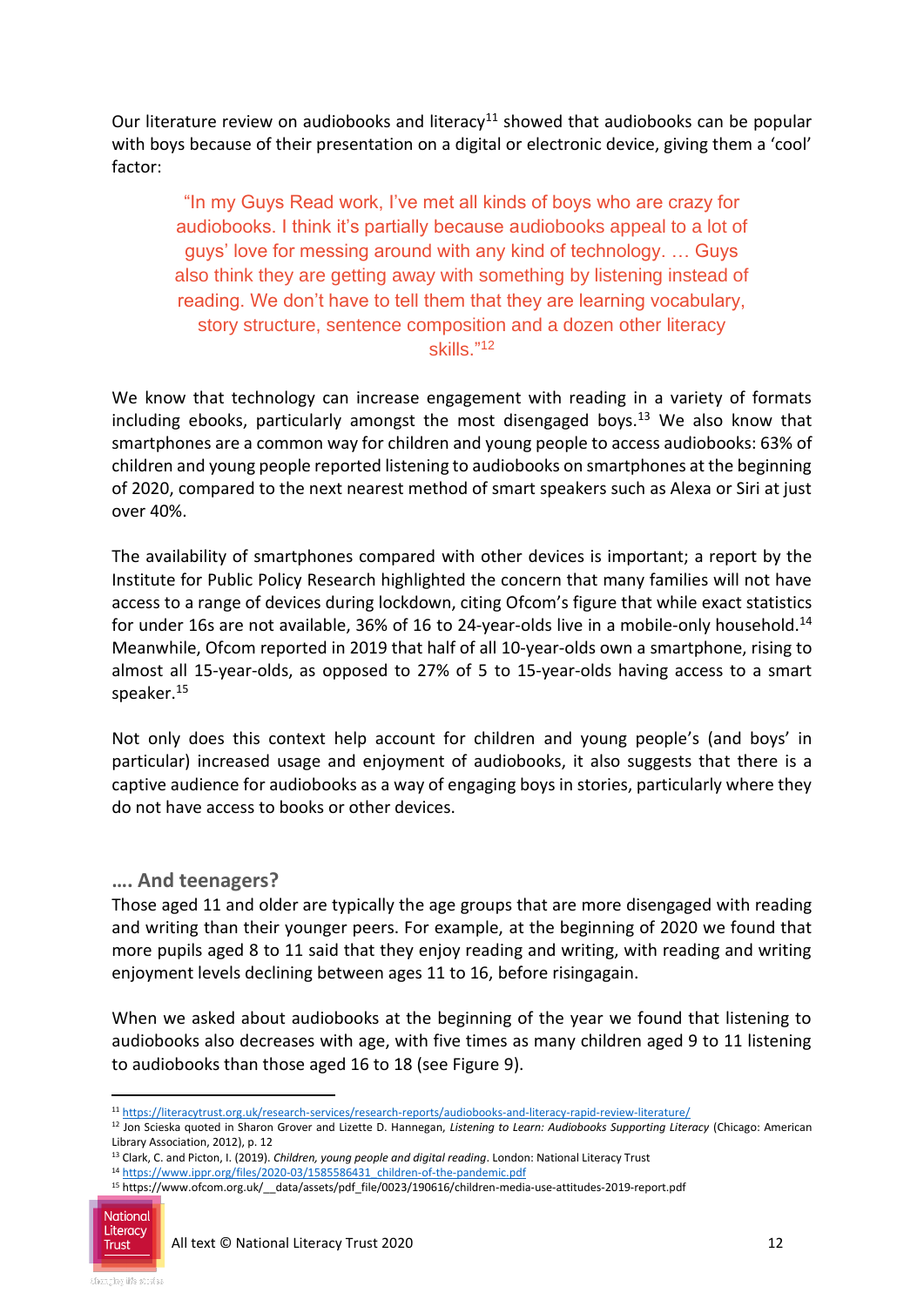## **Figure 9: Percentage of children and young people who listened to audiobooks in early 2020 by age group**

![](_page_12_Figure_1.jpeg)

*Source: 58,346 children and young people aged 9 to 18*

However, we can now see a possible change in these differences during lockdown (see Figure 10). While before lockdown children aged 8 to 11 were most likely to say that they listen to audiobooks, and young people aged 16 to 18 were least likely to listen to audiobooks, behaviour reversed somewhat during lockdown. A third of those aged 16 to 18 said that they had listened to audiobooks more during lockdown, compared with over 1 in 4 children aged 8 to 11. Around 1 in 4 of the remaining two age groups also said that they had listened to more audiobooks during lockdown than before.

## **Figure 10: Percentage of children and young people who listened to audiobooks more during lockdown by age group**

![](_page_12_Figure_5.jpeg)

*Source: 4,141 children and young people aged 8 to 18*

Similarly, when we asked whether, as a result of lockdown, they generally enjoyed listening more and listened more often than before, we can see that more young people aged 16 to 18 said that they had compared with the other age groups (see Figure 11).

![](_page_12_Figure_8.jpeg)

![](_page_12_Figure_9.jpeg)

*Source: 4,141 children and young people aged 8 to 18*

![](_page_12_Picture_11.jpeg)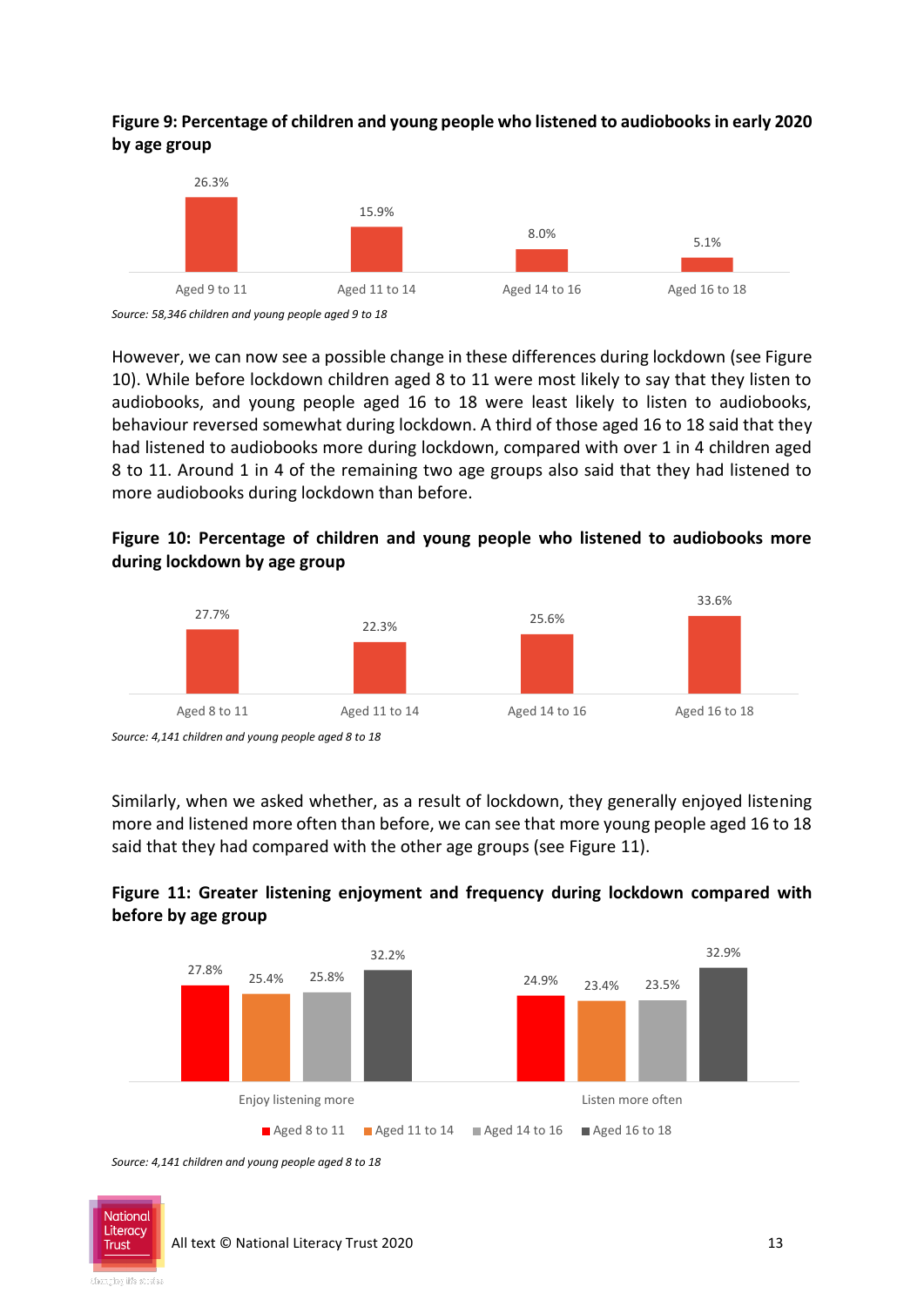As can be seen in Figure 12, children aged 8 to 11 who read audiobooks are more likely than their older peers to agree that audiobooks have various benefits. It is also interesting to note that typically agreement with the statements dips between aged 11 to 16 and increases again at ages 16 to 18.

![](_page_13_Figure_1.jpeg)

#### **Figure 12: Perceived benefits of audiobooks by age group**

While there is a drop in both engagement and enjoyment between the lower two groups – as we know happens as children transition from primary to secondary school – it is nevertheless encouraging to see it rising as children and young people get older. As shown earlier in some comments, many children and young people are listening to non-fiction audiobooks. This could be a useful mechanism for supporting disciplinary literacy – that is, the literacy practices (reading, writing, speaking and listening) needed to navigate and understand subjects at secondary school. Our research has consistently shown that reading enjoyment is related to reading attainment, $16$  and we know that listening to audiobooks uses many of the same cognitive functions and holds many of the benefits as reading, such as building vocabulary and interest in a subject, so audiobooks may help build many of the same skills.<sup>17</sup>

However, for secondary students to develop the disciplinary literacy skills they need, they should be reading widely around a subject in order to develop the language, writing styles and vocabularies specific to those subjects.<sup>18</sup> It is therefore encouraging to see references to non-fiction texts that may help students develop their skills and understanding of those related subjects, and certainly something that could be encouraged further.

<sup>18</sup> See, for example, Shanahan, C., Shanahan, T., & Misischia, C. (2011). *Analysis of Expert Readers in Three Disciplines: History, Mathematics, and Chemistry.* Journal of Literacy Research, 43(4), 393–429.

![](_page_13_Picture_8.jpeg)

*Source: 58,346 children and young people aged 9 to 18*

<sup>&</sup>lt;sup>16</sup> Based on reading skills data for 712 pupils aged 11 to 14, young people who enjoy reading are three times more likely to read above the level expected for their age than children who don't enjoy reading (30.1% vs 8.1%) - Clark, C. and Teravainen-Goff, A. (2020). *Children and young people's reading in 2019: Findings from our Annual Literacy Survey*. London: National Literacy Trust. <sup>17</sup> Best, 2020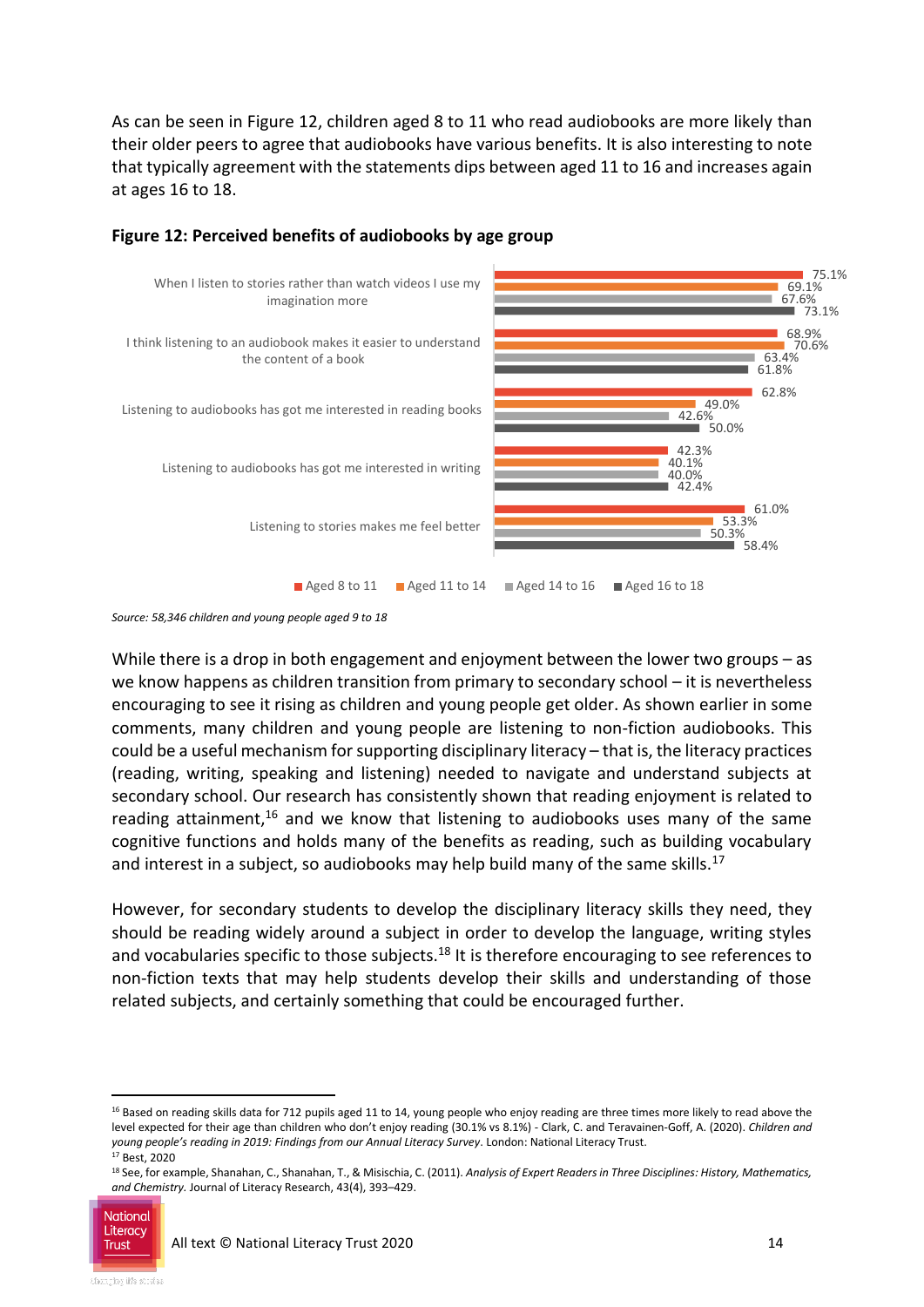## **And what about those on free school meals?**

The findings by socioeconomic background, using free school meals (FSMs) as a proxy, are much more muted and point throughout to little differentiation between those who receive FSMs and those who do not in their engagement with audiobooks.

At the beginning of the year, there was no difference in the percentage of children and young people who listened to audiobooks by socioeconomic background (using free school meal uptake as a proxy; see Figure 13).

## **Figure 13: Percentage of children and young people who listened to audiobooks in early 2020 by free school meal uptake**

![](_page_14_Figure_4.jpeg)

*Source: 58,346 children and young people aged 9 to 18*

When we asked whether they had listened to audiobooks more during lockdown than before, slightly more non-FSM than FSM pupils said this (see Figure 14).

## **Figure 14: Percentage of children and young people who listened to audiobooks more during lockdown by free school meal uptake**

![](_page_14_Figure_8.jpeg)

*Source: 4,141 children and young people aged 8 to 18*

However, as can be seen in Figure 15, children and young people said that they generally enjoy listening more and listen more often during lockdown, regardless of whether or not they receive FSMs.

## **Figure 15: Greater listening enjoyment and frequency during lockdown compared with before by FSM uptake**

![](_page_14_Figure_12.jpeg)

*Source: 4,141 children and young people aged 8 to 18*

![](_page_14_Picture_14.jpeg)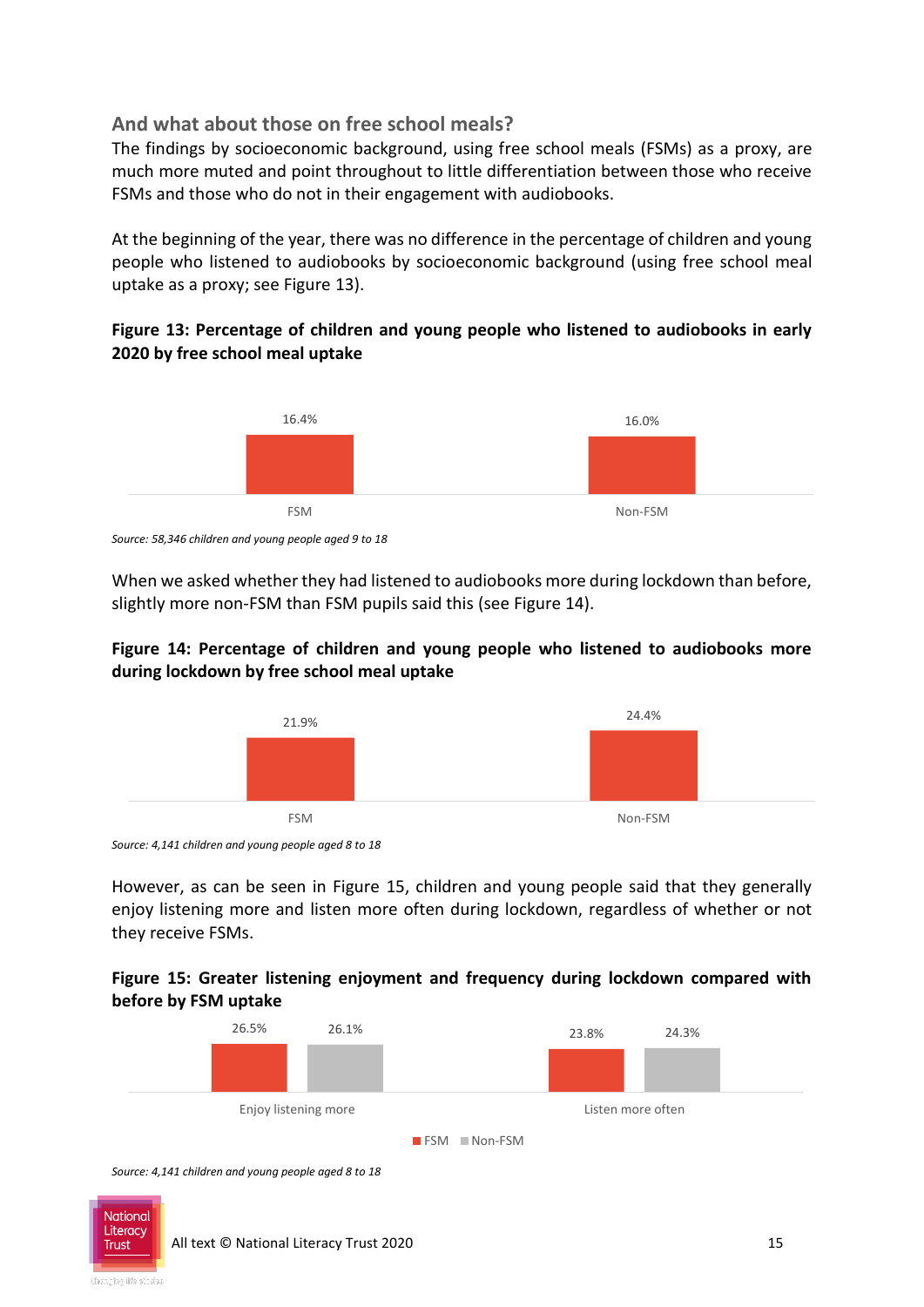Marginally more children and young people who receive FSMs compared with those who don't receive perceive audiobooks to have various benefits (see Figure 16). For example, slightly more FSM than non-FSM children and young people said that listening to audiobooks makes it easier to understand the content of a book and slightly more also say that listening to stories makes them feel better.

![](_page_15_Figure_1.jpeg)

**Figure 16: Perceived benefits of audiobooks by free school meal uptake**

*Source: 58,346 children and young people aged 9 to 18*

Our 2018 report on book ownership found that 1 pupil in 8 in receipt of free school meals does not own a book at home<sup>19</sup>; we can hope that those children who cannot access physical books can still access (and want to access) stories via audiobooks.

## **Summary and discussion**

The initial findings from our January survey coupled with the responses to our more recent lockdown survey show a really encouraging level of enthusiasm for audiobooks. In particular, seeing a rise in interest from older children and young people, and increased interest from boys, who tend to be less engaged in reading and writing, is hugely positive and suggests that school closures and lockdown have not dampened children and young people's appetite for stories and learning, even if the formats have had to change somewhat. It is also interesting to see that there is a lack of differentiation between children in receipt of FSMs and those who are not, which suggests that economic disadvantage might be less of a barrier to accessing stories than we may have thought. Comments from children and young people themselves suggest that access to various library and commercial services help facilitate this.

<sup>19</sup> Clark, C. and Picton, I. (2018). Book ownership, literacy engagement and mental wellbeing. London: National Literacy Trust

![](_page_15_Picture_8.jpeg)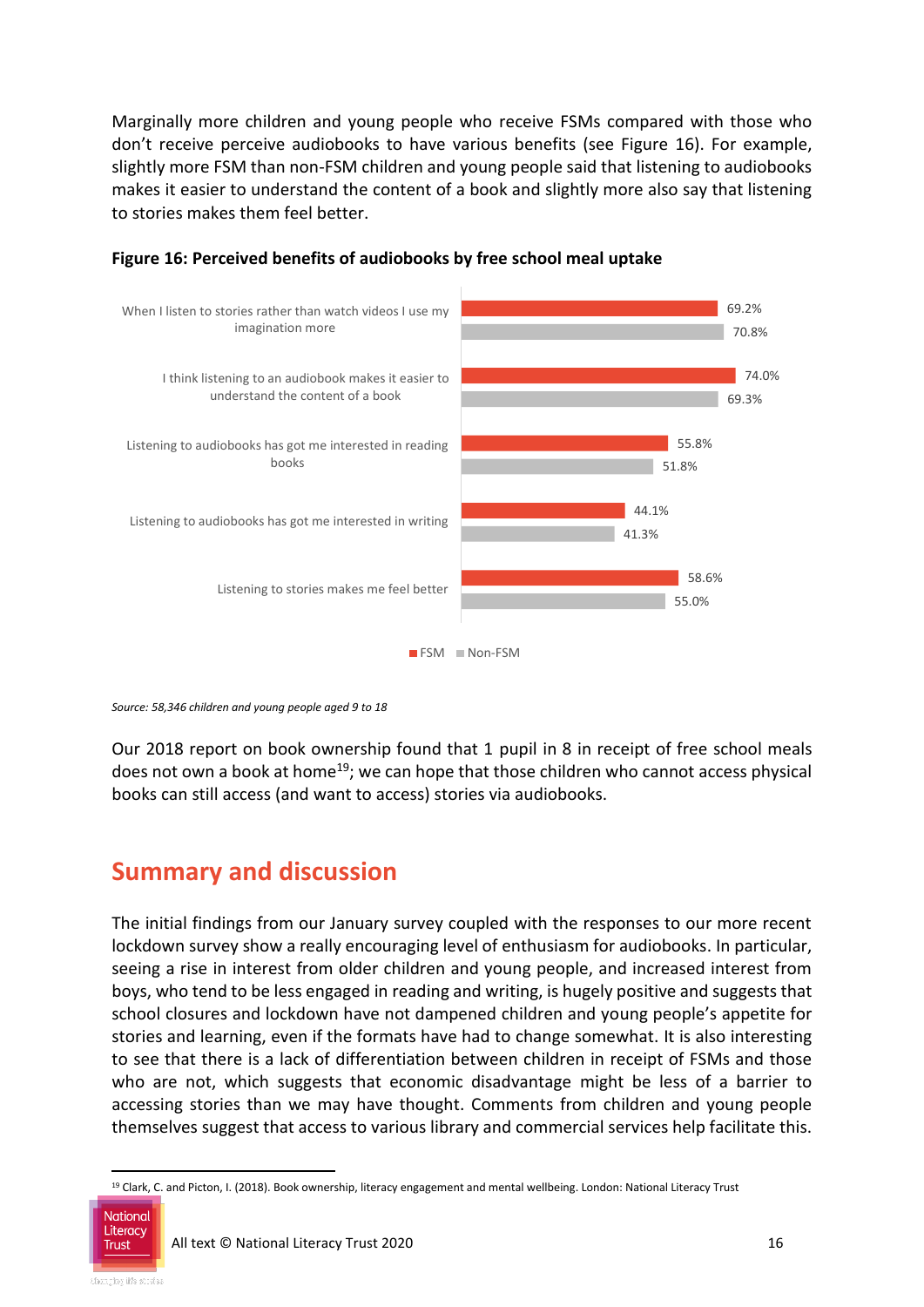Throughout the report, children and young people's comments illuminate the various lockdown-related factors that may have led to an increase in the engagement with audiobooks. Having more time will no doubt impact on many leisure activities, but the availability of audiobooks presents them as a perfect way to spend time in lockdown. This is particularly useful when considering what we know about book ownership, particularly among lower-income families, where traditional access channels such as libraries are not currently available. Free online library services such as BorrowBox and Libby, and commercial audiobook suppliers such as Audible and Spotify, can help improve access.

The companionship and comfort that audiobooks can provide is also apparent, whether through being told a story, as a way of relaxing or as a distraction from other events. They can also make the day-to-day activities happening in the home, or now confined to home, such as housework and exercise, more enjoyable, and listening is something that a family can enjoy together. We know that physical reading can have a significant impact on wellbeing so for children with low literacy, audiobooks can provide an alternative way into a story. This is particularly useful when considering audiobooks as an alternative to class-based story time or storytelling where parents and carers at home may not have the time or confidence to read stories themselves.

Lastly, we know that reading for enjoyment is related to reading attainment, but also attainment in other areas.<sup>20</sup> By increasing opportunities to access stories, children are able to increase their vocabularies and access a range of insights and experiences. This will be particularly important for those children at risk of a decline in their literacy levels during lockdown. We also know, however, that promoting disciplinary literacy (that is, literacy in subjects aside from English) is crucial to developing young people's skills in different areas, and reading around a subject is a key part of that. Reports of children accessing non-fiction audiobooks and enjoying listening for information as well as enjoyment show that audio can support this.

The age of the smartphone is potentially the most exciting shift in the potential of audio storytelling – and audiobooks in particular – for generations. Lockdown has put a spotlight on the pressures of access and engagement for young people, particularly those who cannot or do not access physical books or stories in other ways. This report shows that the appetite for audiobooks is strong, and as a democratic medium that can overcome the barriers of cost, reading ability and physical access the audiobook holds huge potential.

<sup>&</sup>lt;sup>20</sup> According to our 2019 children and young people's reading survey, based on reading skills data for 712 pupils aged 11 to 14, young people who read daily in their free time are twice as likely to read above the level expected for their age than children who don't read daily (37.6% vs 14.2%). Clark, C. and Teravainen-Goff, A. (2020). *Children and young people's reading in 2019: Findings from our Annual Literacy Survey*. London: National Literacy Trust.

![](_page_16_Picture_5.jpeg)